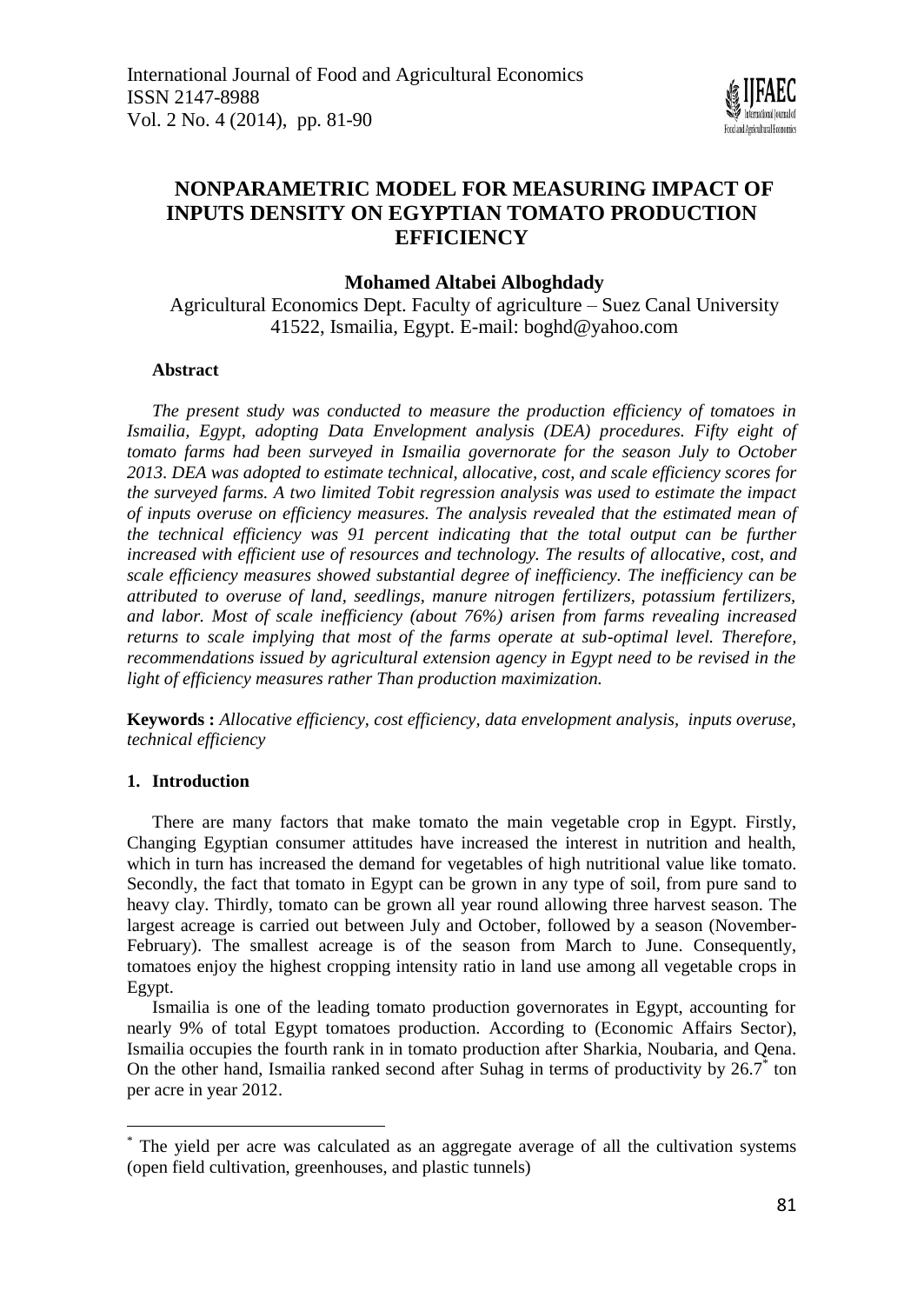Nevertheless, there is a significant shortage in researches concerned with either the economics of tomatoes production in Egypt in general or production efficiency measures in particular. Moreover, previous studies like [El-Banna \(1995\)](#page-8-0) and [Osman and Mahmoud](#page-8-1)  [\(2006\)](#page-8-1) based upon the estimation of profitability indicators, production function, and cost function rather than introducing reliable measures of efficiency.

Whereas, [Sengupta \(1995\)](#page-8-2) and [Cooper et al. \(2007\)](#page-7-1) define both productivity and efficiency as the ratio between output and input, [Daraio and Simar \(2007\)](#page-7-2) described the efficiency as the quantity of input and output that defines the best possible frontier for a firm in its cluster.

The efficiency of a firm consists of two components: the first component is technical efficiency, which reflects the ability of a firm to obtain maximal output from a given set of inputs, which usually termed as output-oriented measure. Technical efficiency also refers to the ability of a firm to obtain a given output from a minimal set of inputs which is termed input-oriented measure. The second component is allocative efficiency, which refers the ability of a firm to use the inputs in optimal proportions, given their respective prices.



**Figure 1. Top Ten Governorates of Tomato Production in Egypt in 2012**

According to [\(Koopmans 1951\)](#page-8-3) "a producer is technically efficient if an increase in an output requires a reduction in at least one other output or an increase in at least one input, or if a reduction in any input requires an increase in at least one other input or a reduction in at least one output". Differently, [Debreu \(1951\)](#page-7-3) and [Farrell \(1957\)](#page-8-4) defined the measure of technical efficiency known as the Debreu-Farrell measure: "one minus the maximum equiproportionate reduction in all inputs that still allows the production of given outputs, a value of one indicates technical efficiency and a score less than unity indicates the severity of technical inefficiency".

However, a rigorous analytical approach to the measurement of efficiency in production originated only with the work of [Koopmans \(1951\)](#page-8-3) and [Debreu \(1951\)](#page-7-3) empirically applied by [Farrell \(1957\)](#page-8-4). There are two approaches to estimate technical efficiency, parametric and nonparametric. The stochastic production frontier (SPF) developed by [Aigner et al. \(1977\)](#page-7-4) which is a parametric approach. Data envelopment analysis (DEA), developed by [Charnes et](#page-7-5)  [al. \(1978\)](#page-7-5), is a non-parametric approach. The nonparametric data envelopment analysis (DEA) model has become increasingly popular in the analysis of productive efficiency.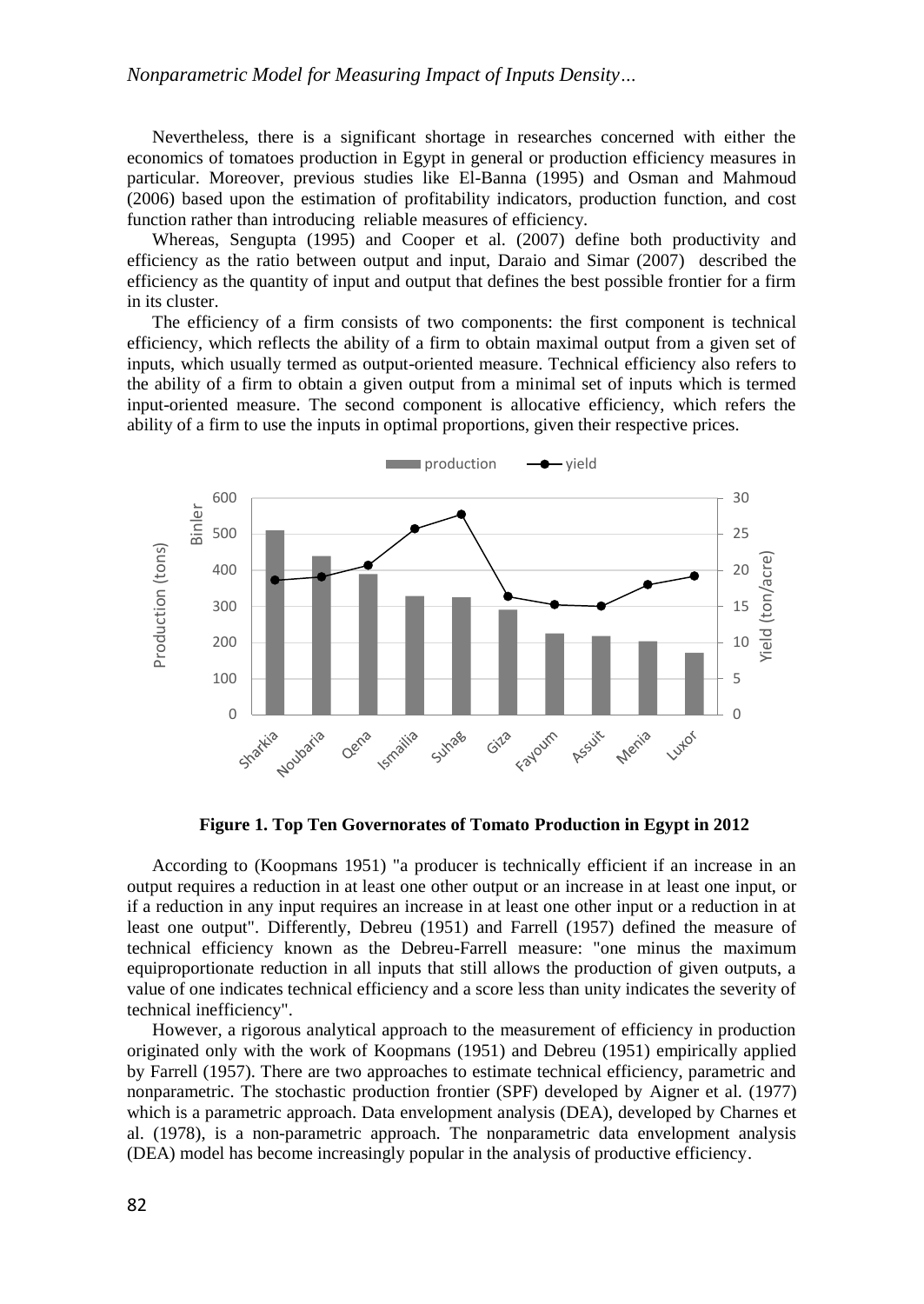The main objective of the current study is to measure the production efficiency of tomatoes in Ismailia, Egypt using DEA procedures. The efficiency measures included technical efficiency (TE), allocative efficiency (AE), cost efficiency (CE), and scale efficiency (SE). We also investigated the relationship between the excess input use and efficiency measures.

# **2. Data**

The data used in the present study were from a sample survey of tomatoes producers in Ismailia governorate for the season July to October 2013. Fifty eight questionnaires had been administrated to tomatoes producers in three districts (Mrakaz in Arabic) which are Ismailia, Altal Alkabeer, and Alkassasien.

Summary statistics of output, inputs, and input prices are presented in [Table 1.](#page-2-0) The output was measured in kilogram of harvested tomatoes. The inputs data included both quantities and corresponding prices. Harvested area of tomatoes, seedlings, farmyard manure, nitrogen fertilizers in kilograms of azote, phosphates and potassium fertilizers in kilograms of effective units, and labor either family and or hired.

### **3. Methodology**

The efficiency measurement method adopted in this study was derived from those introduced in [Wadud and White \(2000\)](#page-8-5), that based on the method developed by [Charnes et](#page-7-5)  [al. \(1978\)](#page-7-5) which proposed an input-orientation and assumed constant return to scale (CRS). Later [Banker et al. \(1984\)](#page-7-6) proposed a variable returns to scale (VRS) model.

| Variable        | Unit         | Mean    | Standard<br>deviation | Minimum | Maximum |
|-----------------|--------------|---------|-----------------------|---------|---------|
| Tomato output   | Kg/acre      | 16006.9 | 3738.0                | 8400    | 24000   |
| land            | acre         | 1.7     | 1.2                   | 0.5     | 5.0     |
| Seedlings       | Number/acre  | 5372.4  | 1331.2                | 2000    | 8000    |
| Manure          | $M^3/a$ cre  | 15.0    | 11.3                  | 6       | 50      |
| Nitrogen        | Kg/acre      | 107.4   | 63.4                  | 33      | 296     |
| Potassium       | Kg/acre      | 60.5    | 47.6                  | 12      | 125     |
| Phosphates      | Kg/acre      | 31.2    | 18.7                  | 8.0     | 77.5    |
| Labor           | Man-day/acre | 77.9    | 29.8                  | 42      | 145     |
|                 |              |         |                       |         |         |
| Output price    | L.E/Kg       | 1.78    | 0.33                  | 1.51    | 2.01    |
| land price      | L.E/acre     | 3000.00 | 684                   | 2000    | 4000    |
| Seedlings price | L.E/seedling | 0.300   | 0.17                  | 0.10    | 0.70    |
| Manure          | L.E/M3       | 115.67  | 2.05                  | 95.00   | 130     |
| Nitrogen        | L.E/Kg       | 5.75    | 0.53                  | 5.00    | 6.25    |
| Potassium       | L.E/Kg       | 8.31    | 0.68                  | 7.45    | 9.10    |
| Phosphates      | L.E/Kg       | 9.28    | 0.94                  | 8.60    | 9.84    |
| Labor           | L.E/day      | 43.90   | 6.77                  | 38.20   | 51.22   |

<span id="page-2-0"></span>**Table 1. Output, Inputs, and Input Prices Summary Statistics Used in DEA Analysis**

**Source:** Computed from Field Survey Data, 2013.

**Note:** All fertilizer quantities were calculated for the effective unit.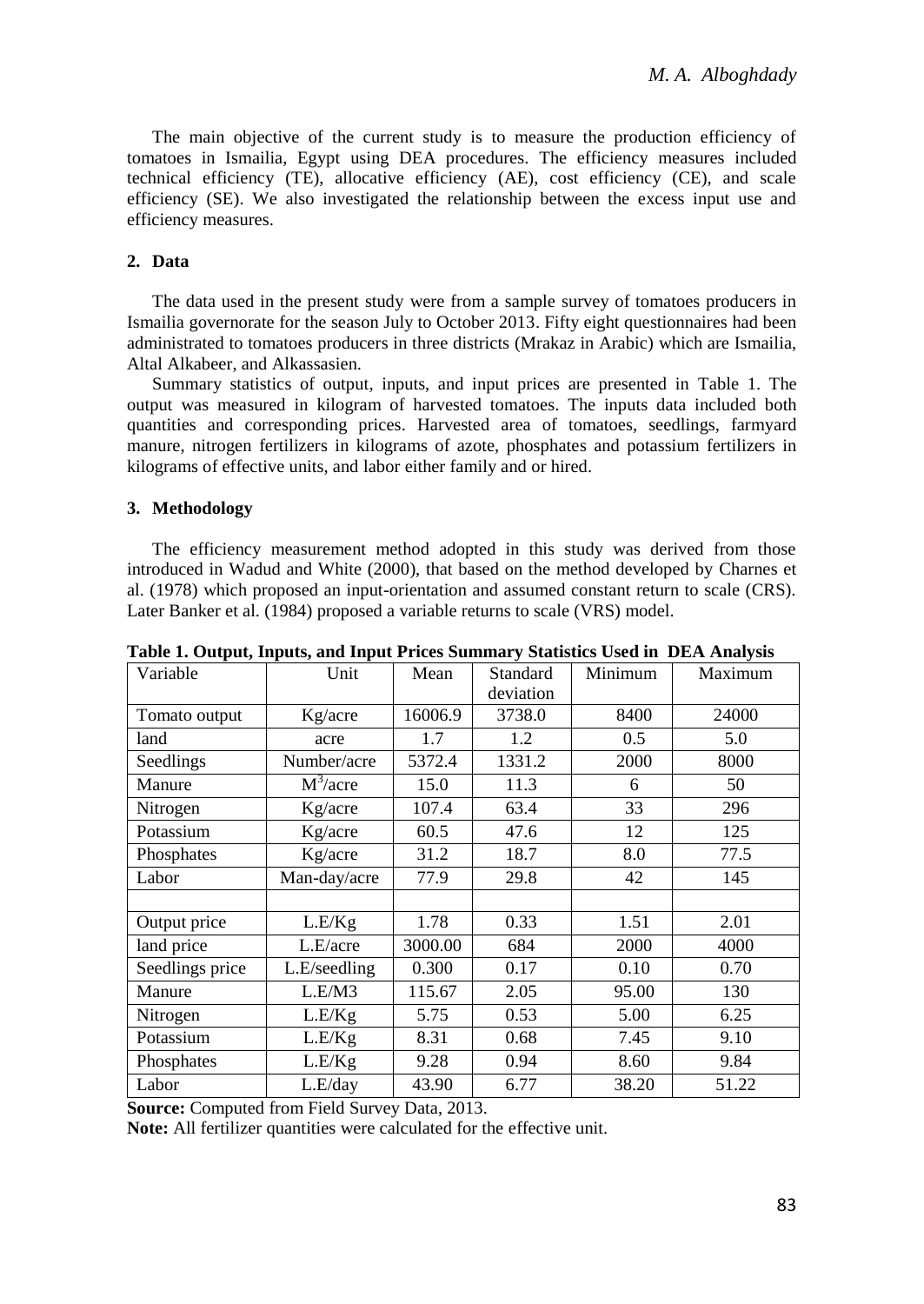#### **3.1. Technical Efficiency**

Following Coelli et al.  $(2002)$ , assume that there are data on a single output  $(M=1, i.e.$ tomato) for each of N farms  $(N=1,2,...,58)$  and K inputs  $(K=1,2,...,7)$  representing land area, seedlings, manure, nitrogen fertilizers, potassium fertilizers, phosphates, and labors. For *i*<sup>th</sup> farm input and output data are represented by the column vectors  $x_i$  and  $y_i$ . The data for all N farms are represented by  $K \times N$  input matrix, X and  $M \times N$  output matrix, Y. The Constant Return to Scale (CRS) input oriented DEA model for the *i*<sup>th</sup> farm can be expressed as,  $M_{122}$ 

$$
Min_{\theta_i, \lambda_i} \theta_i,
$$
  
s. t. Y $\lambda - y_i \ge 0,$   
 $x_i \theta_i - X\lambda \ge 0,$   
 $\lambda > 0,$  (1)

Where  $\theta$  is a scalar and  $\lambda$  is a  $N \times 1$  vector of constant. The CRS linear programming problem can be easily modified to account for Variable Return to Scale (VRS) by adding the convexity constraint:  $N1'\lambda = 1$  to provide:

$$
Min_{\theta_i, \lambda_i} \theta_i,
$$
  
s. t. Y $\lambda - y_i \ge 0,$   
 $x_i \theta_i - X\lambda \ge 0,$   
 $N1'\lambda = 1$   
 $\lambda > 0,$  (2)

Where N1 is an  $N \times 1$  vectors of ones. According to [Coelli et al. \(2005\)](#page-7-8), the input technical efficiency score  $\theta$  gets a value  $0 \le \theta \le 1$ . If the  $\theta$  is equal to one, the farm is on frontier and then technically efficient.

#### **3.2. Scale Efficiency**

[Banker et al. \(1984\)](#page-7-6) suggested the use of variable return that decomposes overall technical efficiency into a product of two components. The first is technical efficiency under VRS or pure technical efficiency and relates to the ability of manager to utilize firm's given resources. The second is scale efficiency (SE) and refers to exploiting scale economies by operating at a point where the production frontier exhibits CRS. Therefore,

$$
TE_{CRS} = TE_{VRS} \times SE
$$
  
\n
$$
SE = TE_{CRS} / TE_{VRS}
$$
\n(3)

If scale efficiency equals to one, it means the field is operating at an optimal scale. While SE<1, it means the field is scale inefficient with the level of scale inefficiency equal to 1-SE. Scale inefficiency arises as a result of the presence of either Increased or Decreased Returns to Scale (IRS or DRS respectively). This may be determined for each farm by replacing  $N1'\lambda = 1$  in equation (2) with  $N1'\lambda \le 1$ . The results is no increasing returns to scale (NIRS). Therefore, if NIRS, then TE score is equal to the VRS TE score, then decreasing returns to scale exist for that farm. Conversely, if they are not equal, then increasing returns to scale exist [\(Coelli 1996;](#page-7-9) [Watkins et al. 2014\)](#page-8-6).

### **3.3. Allocative Efficiency and Cost Efficiency**

According to [Coelli et al. \(2002\)](#page-7-7), The cost and allocative efficiencies are obtained by solving the following additional cost minimization DEA problem:

$$
Min_{\lambda, x_i^*} w_i' x_i^*,
$$
  
s. t.  $Y\lambda - y_i \ge 0$ ,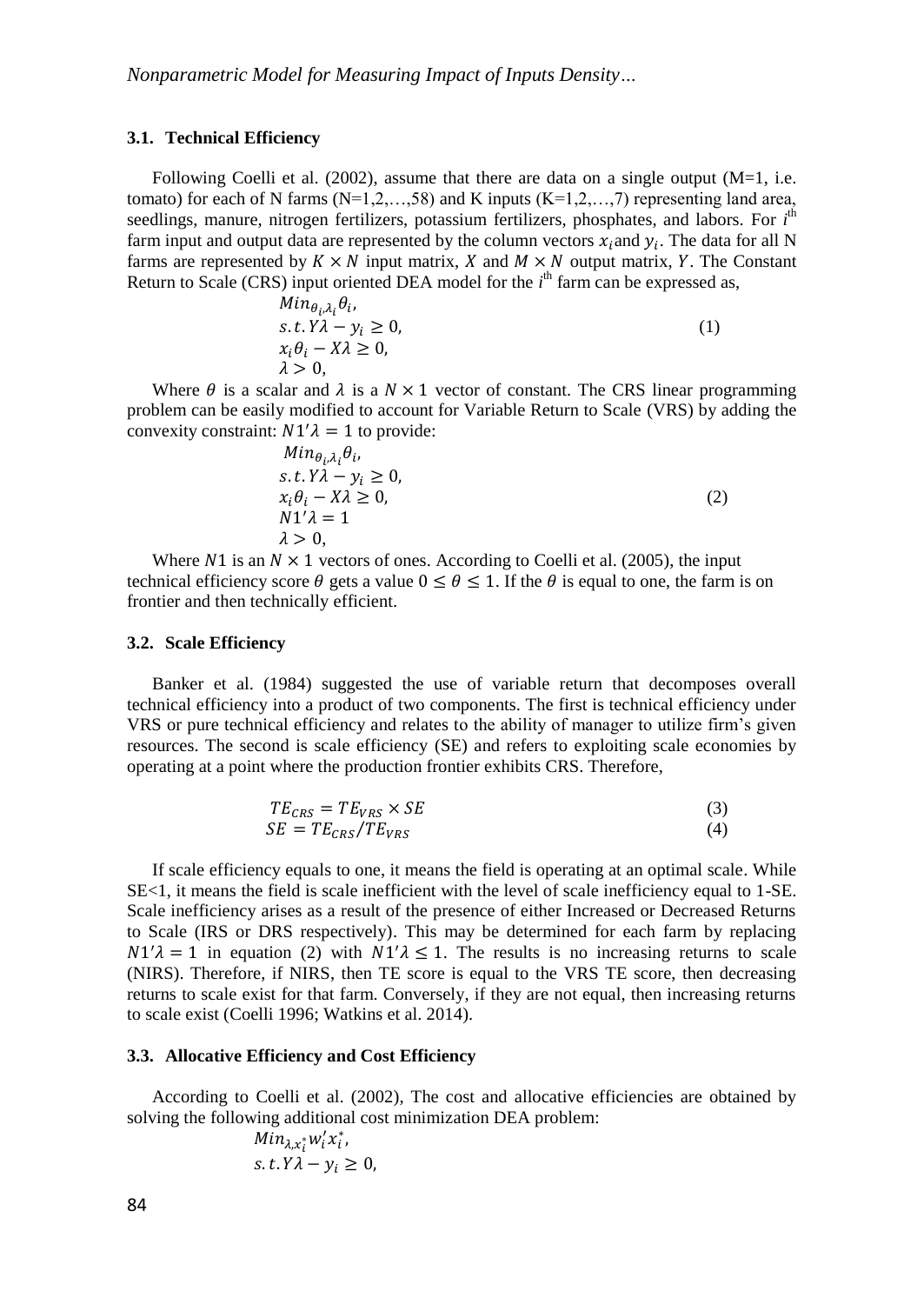$$
x_i^* - X\lambda \ge 0,
$$
  
\n
$$
N1'\lambda = 1
$$
  
\n
$$
\lambda > 0,
$$
\n(5)

Where  $w_i$  is a vector of input prices for the i<sup>th</sup> farm and  $x_i^*$  is the cost-minimizing vector of input quantities for the *i*<sup>th</sup> farm (which calculated by the model). The total cost efficiency (CE) as,

$$
CE = w_i' x_i^* / w_i' x_i,\tag{6}
$$

Thus, CE is the ratio of minimum cost to observed cost for the  $i<sup>th</sup>$  farm. Allocative efficiency (AE) is calculated as :

$$
AE = CE/TE \tag{7}
$$

#### **4.4. Tobit analysis**

Regression analysis was conducted to determine impacts of inputs overuse on production efficiency scores. A two limits Tobit model was used in the present study [\(Maddala 1986\)](#page-8-7) because efficiency scores are bounded between zero and one. The Tobit model is expressed as follows:

$$
y_i^* = \beta_0 + \sum_{k=1}^K \beta_k x_{ik} + \varepsilon_i, \varepsilon_i \sim IN(0, \sigma^2)
$$
\n(8)

Where  $y_i^*$  is a latent variable representing the efficiency score for the i<sup>th</sup> farm;  $\beta_0$  and  $\beta_k$ are unknown parameters to be estimated;  $x_{ik}$  express seven explanatory overuse inputs associated with the i<sup>th</sup> farm;  $\varepsilon_i$  is an error term that is independently and normally distributed with zero mean and constant variance  $\sigma^2$ . The latent variable  $y_i^*$  is derived from the observed variable  $y_i$  using DEA analysis as follows:

$$
y_i = \begin{cases} 1 & \text{if } y_i^* \ge 1 \\ y_i^* & \text{if } zero \le y_i^* \le 1 \\ zero & \text{if } y_i^* \le 0 \end{cases}
$$
(9)

#### **5. Results and Discussions**

A summary of the statistics for the Technical, Allocative, Cost, and scale efficiency scores are presented in [Table](#page-5-0) *2*. Technical efficiency scores are presented under both VRS and CRS. The mean of the TE score under VRS is 0.91 and ranges from 0.60 to 1.00, while the mean of the TE score under CRS is 0.71 and ranges from 0.37 to 1.00. Twenty one farms are fully efficient under VRS, implies that 63.7% of farms have to decrease input quantities at given output level to approach efficient performance.

The mean allocative efficiency score is  $0.75$  with range of  $0.44 - 1.00$  implying that the surveyed tomatoes farms are not using inputs at minimum cost level which would reduce the average costs by approximately 25% to achieve the same output level. Such reduction can go up to a maximum of 56%. The DEA model determines minimum cost quantity of inputs for each farm. Therefore, one can specify which inputs are being over or under used by comparing cost efficient inputs with technically efficient input levels [\(Coelli et al. 2002\)](#page-7-7).

The mean cost efficiency score across the sample is 0.69 and ranges from a minimum of 0.38 to a maximum of 1.00 with only one farm was 100% efficient. The frequency distribution presented in [Table](#page-5-0) *2* shows that cost efficiencies of 43 farms, counting for about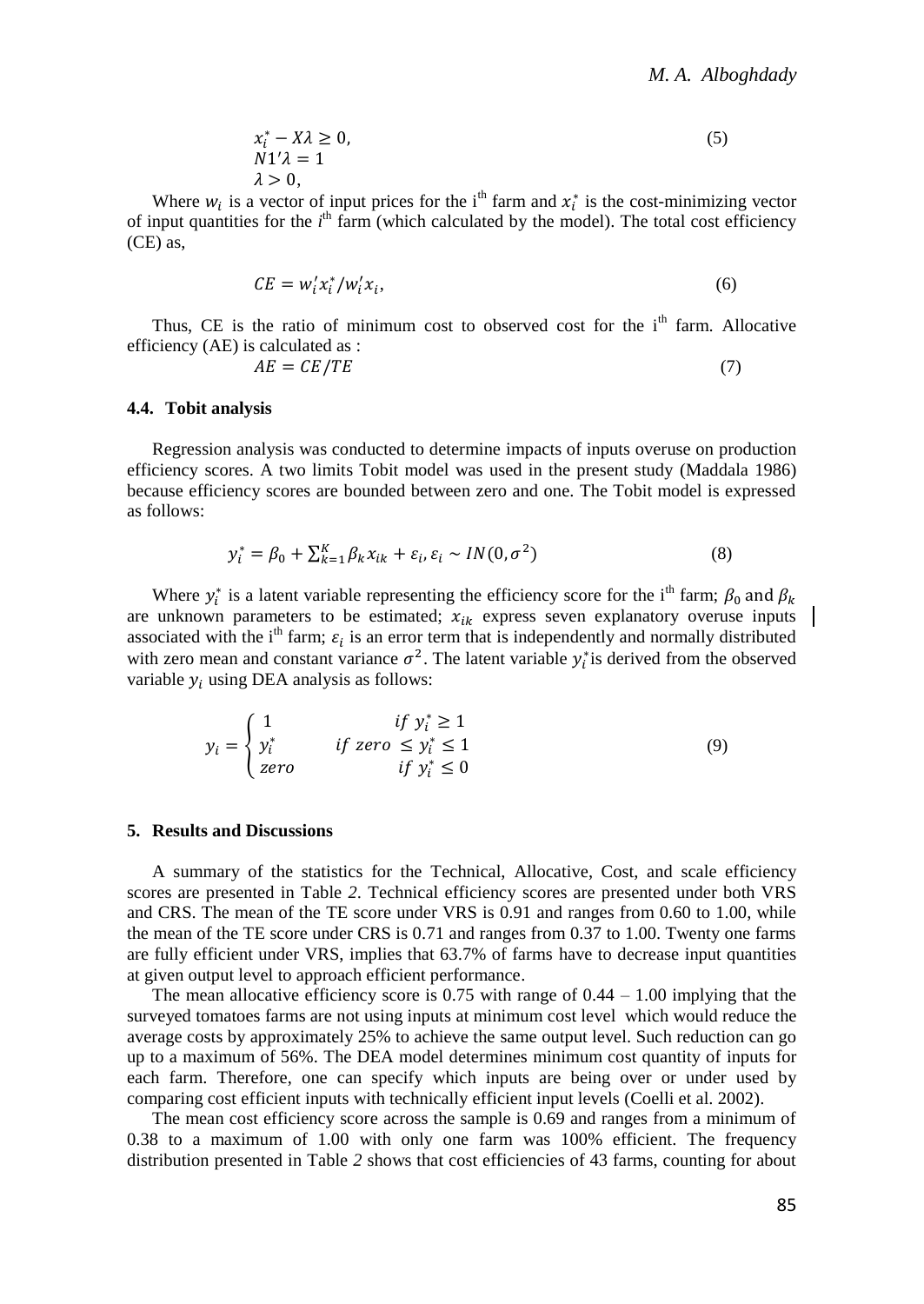# *Nonparametric Model for Measuring Impact of Inputs Density…*

74%, of all farms are less than 80%. These results indicate that tomato farms in Ismailia governorate are economically inefficient on average and that the total cost of tomato production for each farm could be reduced on average by approximately 31% to achieve the same level of output.

|                | Technical  | Technical  | Allocative | Cost       | Scale      |
|----------------|------------|------------|------------|------------|------------|
|                | efficiency | efficiency | efficiency | efficiency | efficiency |
|                | (VRS)      | (CRS)      |            |            |            |
| Mean           | 0.91       | 0.71       | 0.75       | 0.69       | 0.77       |
| Std.dev.       | 0.12       | 0.03       | 0.13       | 0.17       | 0.17       |
| CV             | 13.19      | 4.22       | 17.33      | 24.64      | 22.37      |
| Minimum        | 0.60       | 0.37       | 0.44       | 0.38       | 0.42       |
| Maximum        | 1.00       | 1.00       | 1.00       | 1.00       | 1.00       |
| $< 50\%$       |            | 9          | 4          | 10         | 2          |
| $50\% - 60$    | 1          | 8          | 3          | 11         | 10         |
| $60\% - 70\%$  | 5          | 14         | 15         | 10         | 10         |
| $70\% - 80\%$  | 5          | 11         | 16         | 12         | 14         |
| $80\% - 590\%$ | 11         | 2          | 12         | 8          | 5          |
| $90\% - 100\%$ | 36         | 14         | 8          | 7          | 17         |

<span id="page-5-0"></span>**Table 2. Technical, Allocative, Cost and Scale Efficiency Estimates**

The mean score of scale efficiency is 0.77 ranged from 0.42 to 1.00 with 9 farms achieved the full scale efficiency. The classification of the scale of such efficiency is presented in *[Table 3](#page-5-1)*. The results showed that about 19% of the sample farms are efficient while the rest 81% are not. Most of scale inefficiency (about 76%) arises from that most of the farms were revealing increased returns to scale implying that they were operated at suboptimal level. Only about 5% of the sample farms showed decreased returns to scale, i.e., were operated at optimal level.

| Scale                            | Frequency | Percentage |
|----------------------------------|-----------|------------|
| Constant Returns to Scale (CRS)  |           | 18.97%     |
| Increased Returns to Scale (IRS) | 44        | 75.86%     |
| Decreased Returns to Scale (DRS) |           | 5.17%      |
| Total                            | 58        | $100\%$    |

<span id="page-5-1"></span>**Table 3. Frequencies of Scale Efficiency Classification**

Summary statistics of inputs overuse ratios are presented in *Table 4.* The input ratios are calculated by dividing the technically efficient input levels over the cost efficient levels for each of the seven inputs. One can see that all inputs except phosphate fertilizers were overused by the farms. Overuse of potassium and nitrogen fertilizers are notably significant (about 88% and 86% respectively). Labor, seedlings, land, and manure overuse are 45%, 43%, 36%, and 32% of tomatoes farms. Surprisingly, it is worth mentioning that most of the applied quantities of inputs like seedlings, manure, nitrogen and potassium were used in line with the recommendations of the agriculture extension agency in Ismailia governorate, which requires reviewing with regard to the economic principles.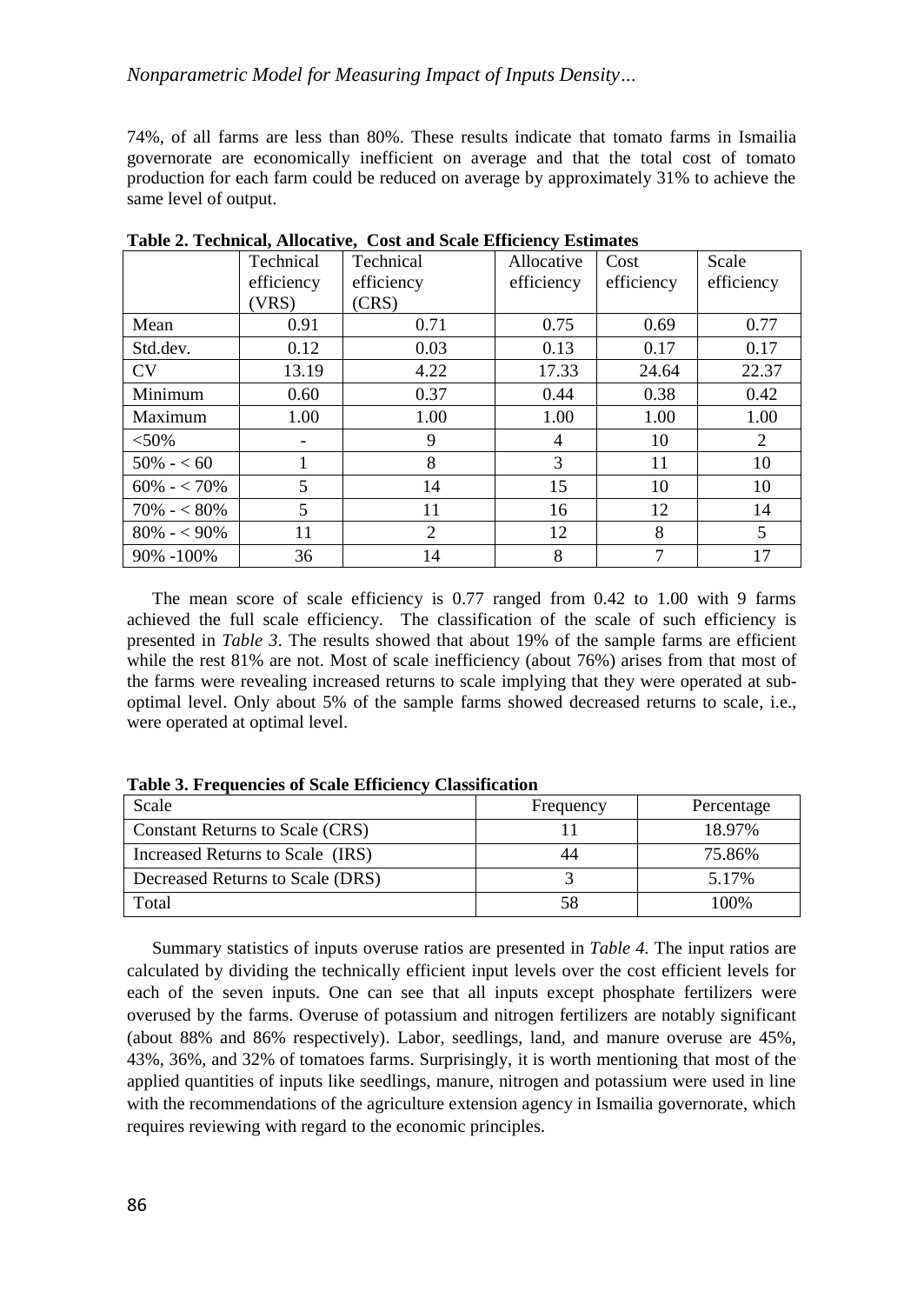The results indicate that the quantities of nitrogen and potassium are used in quantities close to the double quantities of those meet both technical and of the cost efficient level i.e. 1.93 and 1.91 respectively. As the standard deviation of tomato acreage per farm surpassed two thirds its sample mean, Land input showed a high variation. It ranged from a minimum of 0.50 acres to a maximum of 6 acres.

| Inputs     | Mean | Std. Dev | Minimum | Maximum | Over use farms $(\%)$ |
|------------|------|----------|---------|---------|-----------------------|
| Land       | 1.74 | 1.36     | 0.50    | 6.00    | 36 (62.07%)           |
| Seedlings  | 1.30 | 0.44     | 0.54    | 2.40    | 43 (74.14%)           |
| Manure     | 1.31 | 1.04     | 0.36    | 5.62    | 32 (55.17%)           |
| Nitrogen   | 1.93 | 1.06     | 0.39    | 4.20    | 50 (86.20%)           |
| Potassium  | 1.91 | 1.20     | 0.50    | 5.61    | 51 (87.91%)           |
| Phosphates | 0.94 | 0.61     | 0.24    | 3.44    | 14 (24.38%)           |
| Labor      | 1.27 | 0.34     | 0.58    | 1.97    | 45 (77.59%)           |

**Table 4. Summary Statistics of Input Use Ratios**

The results of the "Tobit Regression analysis" showing the impact of inputs overuse on efficiency measures are presented in *Table 5*. Tobit regression model parameters were estimated according to [\(Stata Corporation 2009\)](#page-8-8). The Ordinary least squares estimators for the relationship between the excess of inputs (the difference between the actual applied inputs and the cost efficient quantities of inputs) are downwardly biased. However application of the Tobit analysis implied a plethora of censoring problems has been examined. Since, the observation of a particular random variable in this analysis depends on whether it is above or below a fixed threshold or the value of another random variable, the appropriate approach to obtain estimates under these circumstances is to derive a likelihood function and use its maximizer [\(Amemiya,](#page-7-10) 1984).

|                | <b>Technical Efficiency</b> | Allocative Efficiency | Cost Efficiency              |
|----------------|-----------------------------|-----------------------|------------------------------|
| Land           | $-0.016$ **                 | $-8.712E - 2^{**}$    | $-9.689E-2$                  |
|                | $(-3.46)$                   | $(-14.07)$            | $(-19.26)$                   |
| Seedlings      | $-0.282 E-4$                | $-0.205E-4$ **        | $-0.197$ $E-4$ <sup>**</sup> |
|                | $(-0.72)$                   | $(-3.88)$             | $(-4.47)$                    |
| Manure         | $-1.877 E-3$ **             | $-6.055E-3$ **        | $-6.894 E-3$ **              |
|                | $(-3.80)$                   | $(-8.95)$             | $(-12.87)$                   |
| Nitrogen       | $-2.876E-4$                 | $-2.016E-4$           | $-4.2\overline{18E-4}^{**}$  |
|                | $(-2.83)$                   | $(-1.50)$             | $(-3.60)$                    |
| Potassium      | $-8.020E-4$ **              | $-3.613 E^{-4}$       | $-3.912E-4$ **               |
|                | $(-6.09)$                   | $(-2.04)$             | $(-2.71)$                    |
| Phosphates     | $-1.017E-3$ <sup>*</sup>    | $1.395 E-3$ **        | 7.728 E-4                    |
|                | $(-2.95)$                   | (3.03)                | (1.98)                       |
| Labor          | $-2.499E - 3$ **            | $-1.523E-3$           | $-3.346 E-3$ **              |
|                | $(-10.33)$                  | $(-4.71)$             | $(-12.04)$                   |
| Intercept      | $1.034***$                  | $0.912**$             | $0.936^{**}$                 |
|                | (97.17)                     | (64.30)               | (77.64)                      |
| Log likelihood | 101.10                      | 83.46                 | 97.35                        |

**Table 5. Tobit Regression between Excess Input Use and Efficiency Measures**

**Note:** Values in parentheses are t statistics .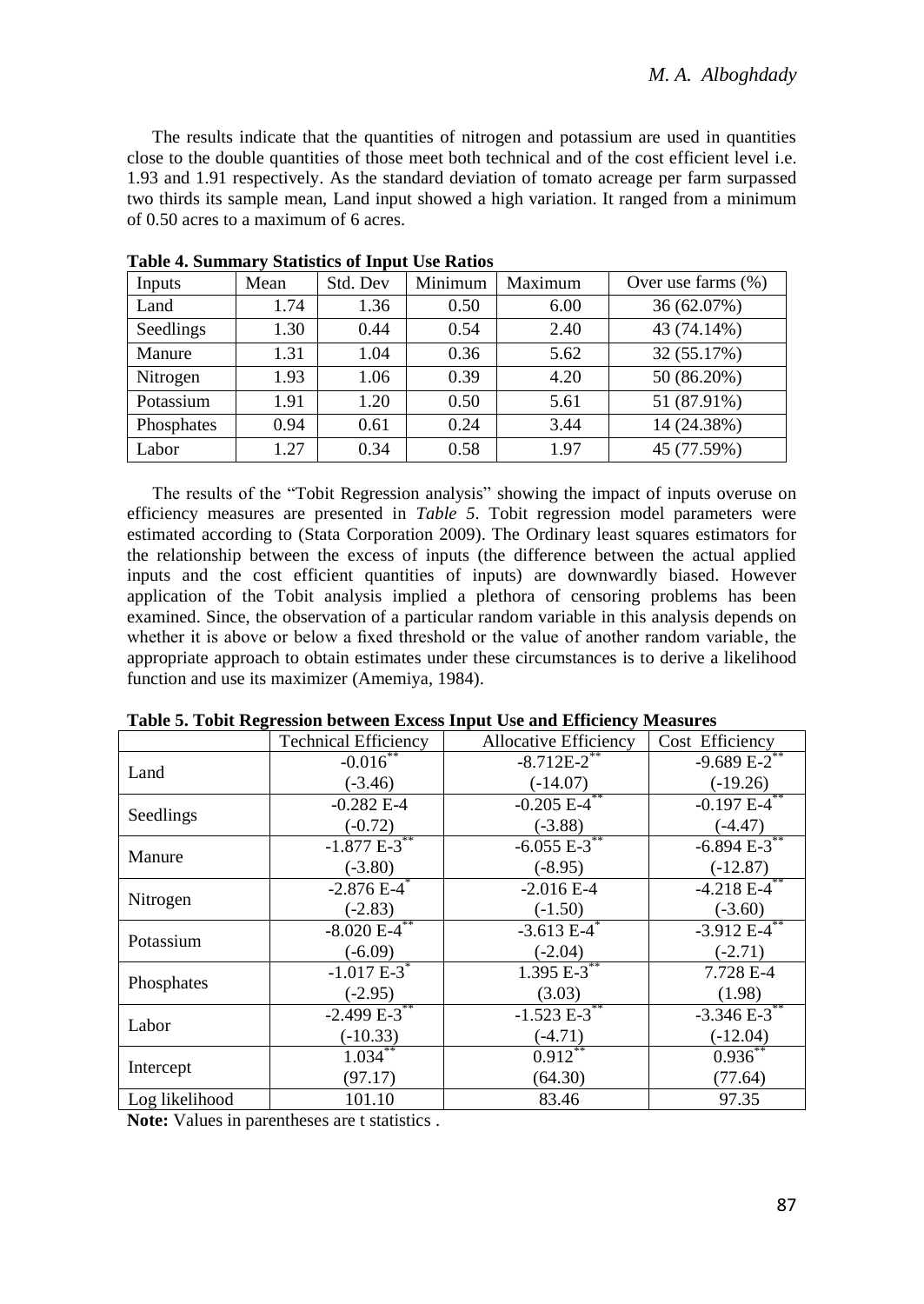The results show as expected, that excess use of all inputs have negative impact on technical efficiency. Furthermore, the estimated parameters of land, manure, potassium, and labor are significant at the level of 0.01, while nitrogen and phosphates fertilizers are significant at level of 0.05. Allocative efficiency also is negatively affected by the excess use of inputs. Estimated input parameters are significant at level 0.01, except potassium which is significant at 0.05. Similarly, Cost efficiency is negatively affected by the excess use of inputs except for phosphates. All estimated parameters are significant at 0.01, except phosphates which is insignificant .

## **6. Conclusion**

This study uses Data Envelopment analysis to estimate technical, allocative, cost, and scale efficiency scores for 58 tomato farms spread over three districts, Ismailia, Altal Alkabeer, and Alkassasien in Ismailia governorate for the season July to October 2013. The results indicated a technical efficiency mean of about 91.0 percent, allocative efficiency mean of 75 percent, cost efficiency mean of 69 percent, and scale efficiency mean of 77 percent.

The results indicated sizable degree of inefficiency. The inefficiency can be attributed to overuse of land, seedlings, manure nitrogen fertilizers, potassium fertilizers, and labor. On contrast, more phosphate fertilizers usage enhanced allocative and cost efficiency. One can infer from overuse of nitrogen and potassium fertilizers that recommendations issued by agricultural extension agency in Egypt need to be revised in the light of efficiency measures rather than production maximization.

#### **References**

- <span id="page-7-4"></span>Aigner, D., Lovell, C. A. & Schmidt, P. (1977). Formulation and estimation of stochastic frontier production function models. *Journal of econometrics* 6 (1):21-37.
- <span id="page-7-10"></span>Amemiya, T. (1984). Tobit models: A survey. *Journal of econometrics* 24 (1):3-61.
- <span id="page-7-6"></span>Banker, R. D., A. Charnes, and W. W. Cooper. 1984. Some models for estimating technical and scale inefficiencies in data envelopment analysis. *Management science* 30 (9):1078- 1092.
- <span id="page-7-5"></span>Charnes, A., Cooper, W. W. & Rhodes, E. 1978. Measuring the efficiency of decision making units. *European Journal of operational research* 2 (6):429-444.
- <span id="page-7-9"></span>Coelli, T. (1996). Guide to DEAP, Version 2.1: A Data Envelopment Analysis (Computer) Program. *Center for Efficiency and Productivity Analysis. University of New England. Working paper* 96 (08).
- <span id="page-7-7"></span>Coelli, T., Rahman, S. & Thirtle, C ( 2002). Technical, Allocative, Cost and Scale Efficiencies in Bangladesh Rice Cultivation: A Non‐parametric Approach. *Journal of Agricultural Economics* 53 (3):607-626.
- <span id="page-7-8"></span>Coelli, T. J., Rao, D. S. P., O'Donnell, C. J. & Battese, G. E. (2005). *An introduction to efficiency and productivity analysis*: Springer.
- <span id="page-7-1"></span>Cooper, W. W., Seiford, L. M. & Tone., K. (2007). Data Envelopment Analysis A Comprehensive Text with Models, Applications, References and DEA-Solver Software Second Edition. *Springer, ISBN* 387452818:490.
- <span id="page-7-2"></span>Daraio, C. & Simar, L. (2007). *Advanced robust and nonparametric methods in efficiency analysis: Methodology and applications*. Vol. 4: Springer.
- <span id="page-7-3"></span>Debreu, G. (1951). The coefficient of resource utilization. *Econometrica: Journal of the Econometric Society*:273-292.
- <span id="page-7-0"></span>Economic Affairs Sector. In *Agricultural Statistics Bulletin*. Cairo, Egypt: Ministry of Agriculture.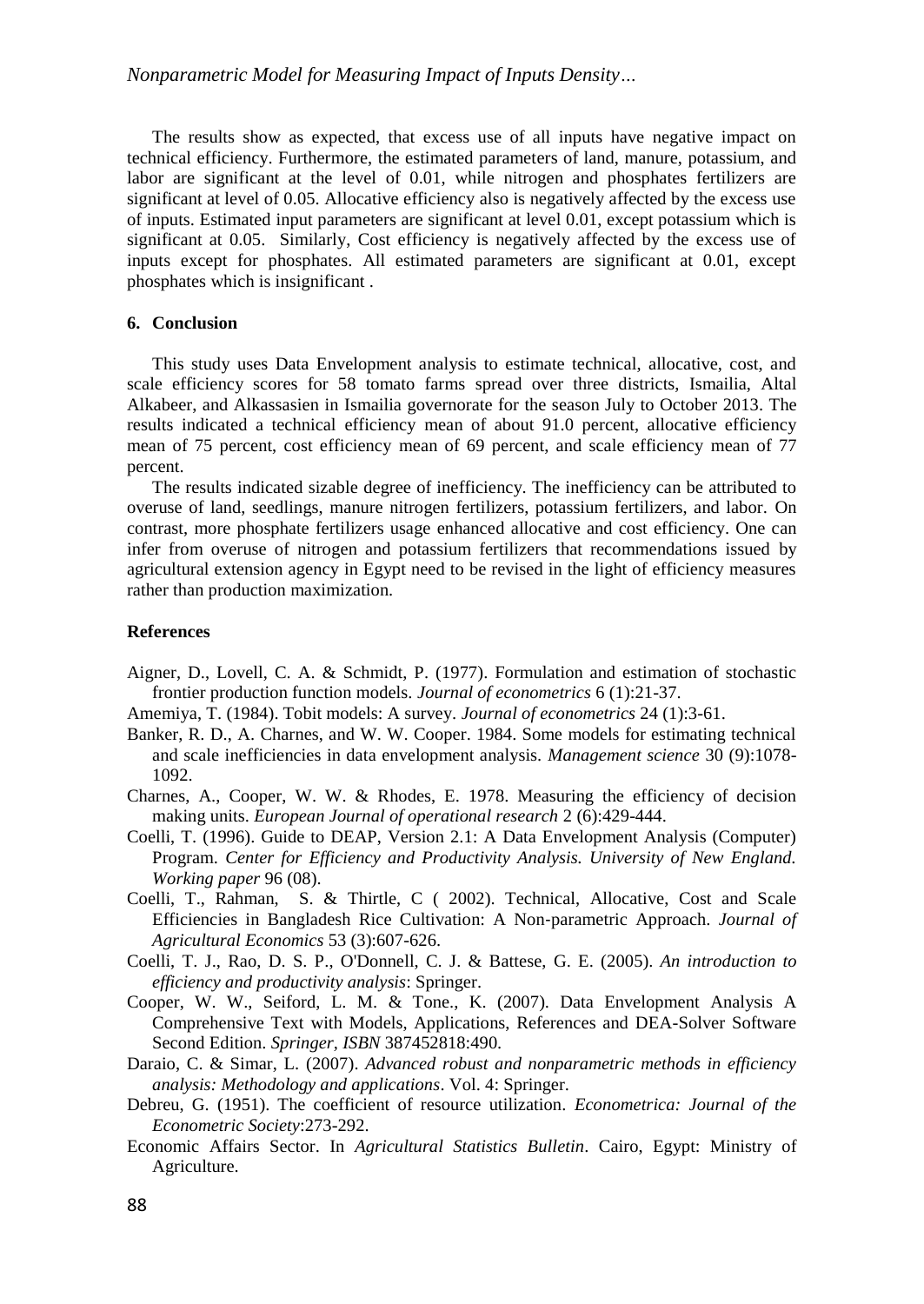- <span id="page-8-0"></span>El-Banna, F. (1995). A Study on Economic Efficiency of Summer Tomato Production in Qalyoubia Governorate. *Egytian Journal of Agricultural Economics* 5 (1):13.
- <span id="page-8-4"></span>Farrell, M. J. (1957). The measurement of productive efficiency. *Journal of the Royal Statistical Society. Series A (General)*:253-290.
- <span id="page-8-3"></span>Koopmans, T. C. (1951). Analysis of production as an efficient combination of activities. *Activity analysis of production and allocation* 13:33-37.
- <span id="page-8-7"></span>Maddala, G. S. (1986). *Limited-dependent and qualitative variables in econometrics*: Cambridge university press.
- <span id="page-8-1"></span>Osman, Y. M., & Mahmoud, S. S. (2006). Economic Study on Tomatoes Production *Egyptian Journal of Agricultural Economics* 16 (1):21.
- <span id="page-8-2"></span>Sengupta, J. (1995). *Dynamics of data envelopment analysis: theory of systems efficiency*: Springer.
- <span id="page-8-8"></span>Stata Corporation (2009). *Stata user's guide: release 11*: Stata Press.
- <span id="page-8-5"></span>Wadud, A., & White, B. (2000). Farm household efficiency in Bangladesh: a comparison of stochastic frontier and DEA methods. *Applied economics* 32 (13):1665-1673.
- <span id="page-8-6"></span>Watkins, K. B., Hristovska, T., Mazzanti, R., Wilson, C. E. J. & Schmidt., L. (2014). Measurement of Technical, Allocative, Economic, and Scale Efficiency of Rice Production in Arkansas Using Data Envelopment Analysis. *Journal of Agricultural and Applied Economics* 46 (1):18.